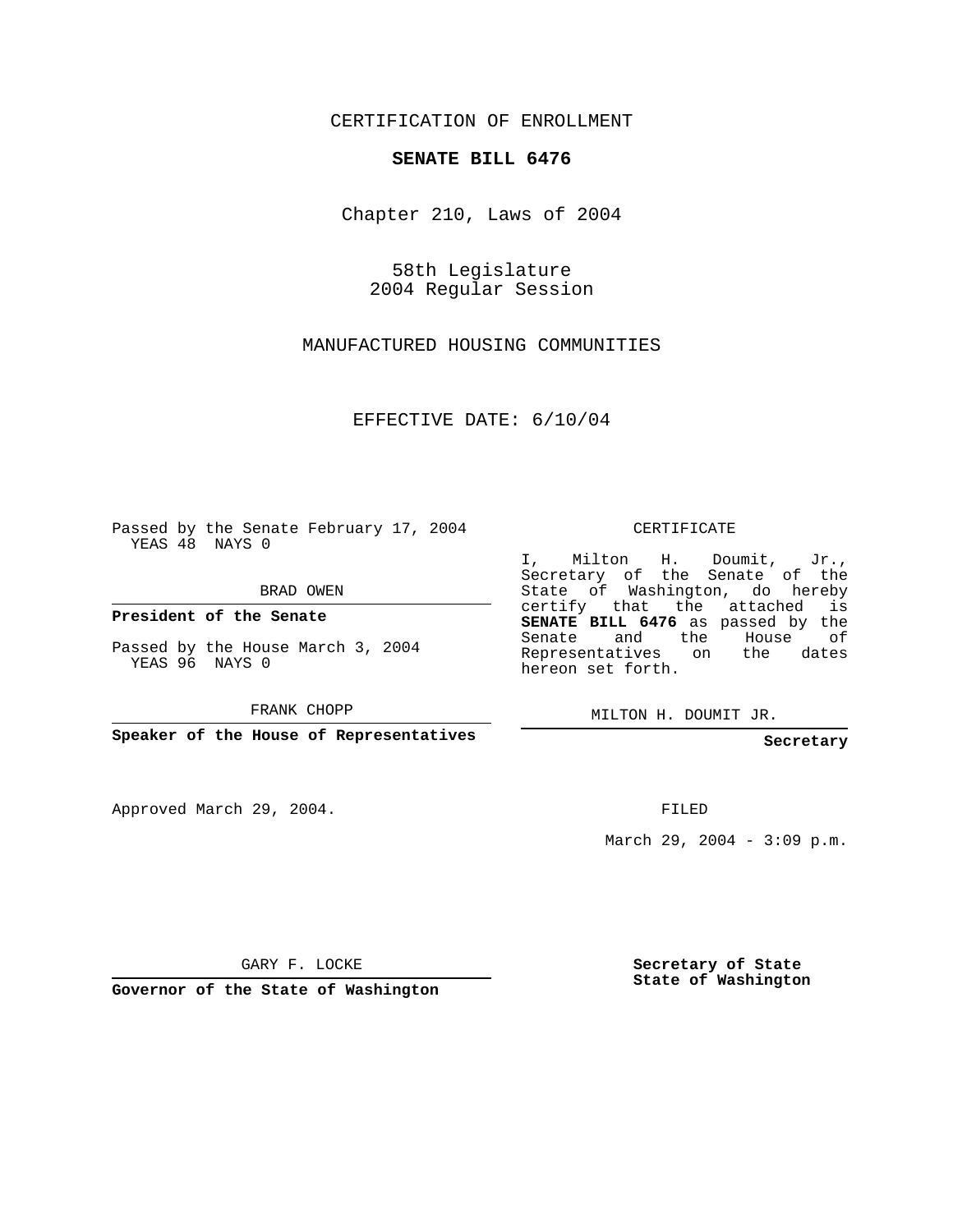## **SENATE BILL 6476** \_\_\_\_\_\_\_\_\_\_\_\_\_\_\_\_\_\_\_\_\_\_\_\_\_\_\_\_\_\_\_\_\_\_\_\_\_\_\_\_\_\_\_\_\_

\_\_\_\_\_\_\_\_\_\_\_\_\_\_\_\_\_\_\_\_\_\_\_\_\_\_\_\_\_\_\_\_\_\_\_\_\_\_\_\_\_\_\_\_\_

Passed Legislature - 2004 Regular Session

**State of Washington 58th Legislature 2004 Regular Session**

**By** Senators Mulliken and T. Sheldon

Read first time 01/21/2004. Referred to Committee on Land Use & Planning.

 AN ACT Relating to designating manufactured housing communities as nonconforming uses; adding a new section to chapter 35.63 RCW; adding a new section to chapter 35A.63 RCW; and adding a new section to chapter 36.70 RCW.

BE IT ENACTED BY THE LEGISLATURE OF THE STATE OF WASHINGTON:

 NEW SECTION. **Sec. 1.** A new section is added to chapter 35.63 RCW to read as follows:

 After the effective date of this act, a city may designate a new manufactured housing community as a nonconforming use, but may not order the removal or phased elimination of an existing manufactured housing community because of its status as a nonconforming use.

 NEW SECTION. **Sec. 2.** A new section is added to chapter 35A.63 RCW to read as follows:

 After the effective date of this act, a code city may designate a manufactured housing community as a nonconforming use, but may not order the removal or phased elimination of an existing manufactured housing community because of its status as a nonconforming use.